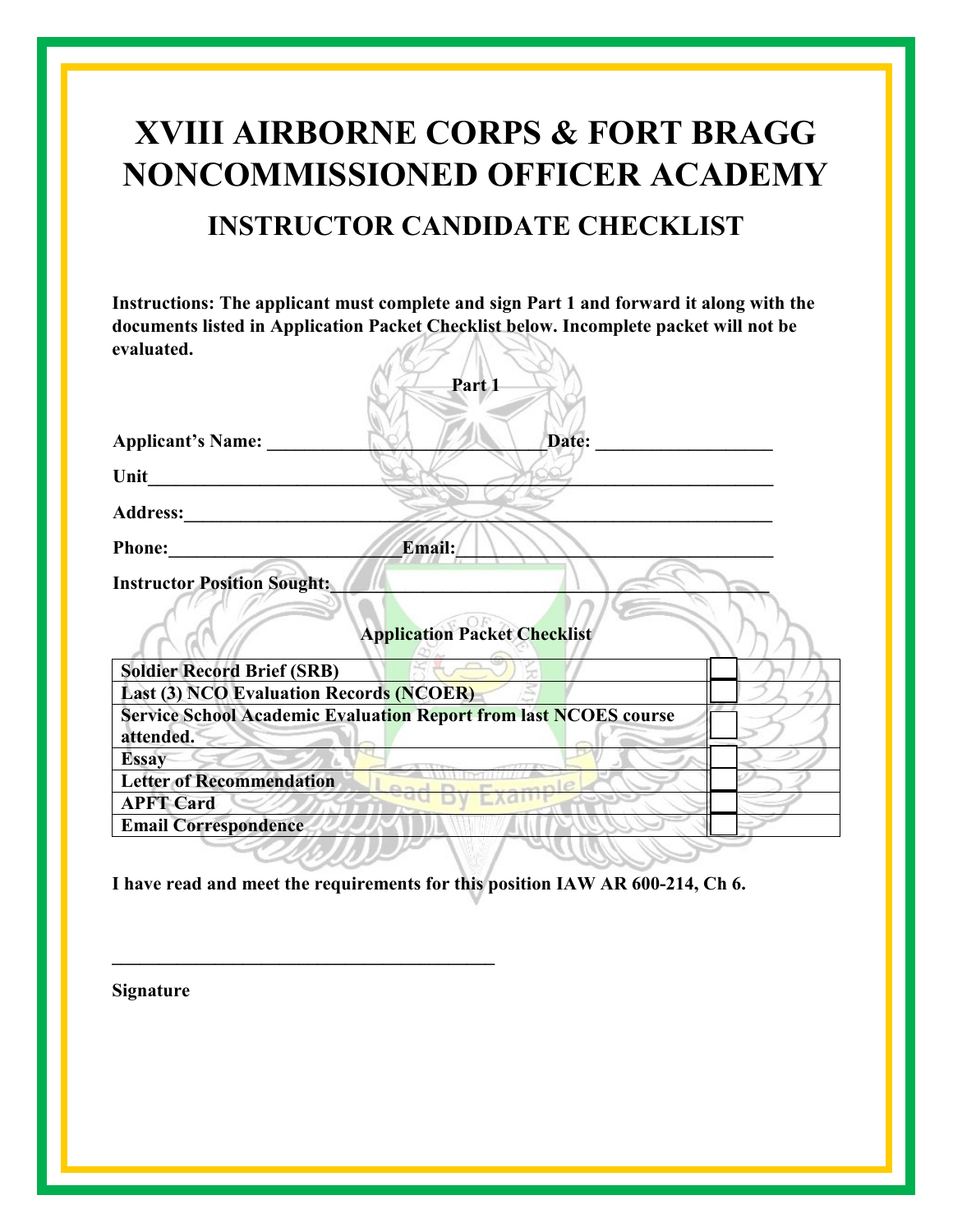



## **XVIII Airborne Corps and Fort Bragg Noncommissioned Officer Academy**

## **Instructor Candidate Packet Information and Instructions**

## **As of 20 May 2020**

**Note: NCOs must inform and receive consent from their battalion and brigade Command Sergeants Major prior to making inquiries with the NCO Academy regarding instructor positions or submitting an instructor candidate packet**. **Direct solicitation for NCOA positions without NCO support channel knowledge and consent is unauthorized.**

References: TRADOC Regulation 350-10, TRADOC Regulation 350-18, TRADOC Pamphlet 350-70-3, Army Regulation 614-200, Army Regulation 27-10, and the USASMA Instructor Certification Program.

1. A Basic Leader Course Instructor Candidate packet requires the following documents:

a. Current Soldier Record Brief (SRB).

b. Three most recent Noncommissioned Officer Evaluation Reports (NCOERs).

c. Academic Evaluation Reports (DA Form 1059s) from all NCO Professional Development schools attended.

d. Current Army physical fitness card (DA 705) and body fat content worksheet (DAF 5500/5501) if screening table weight is exceeded.

e. Letter of recommendation from **Brigade** Command Sergeant Major (a Memorandum for Record [MFR] written and signed by the candidate's brigade CSM recommending the NCO to the Academy Commandant).

f. Write 2-3 pages (not including title or reference page) Essay, Why would you be a great facilitator? What value you will add to the team? APA format, title and reference page with 2 sources.

g. A copy of email correspondence (or other proof) between the instructor candidate and his or her MOS branch manager stating that the candidate will be stabilized on Fort Bragg if he or she is selected as a Small Group Leader.

2. Candidates will deliver their packet to the Commandant's Administrative Assistant, Mrs. Frierson, Kimesha, at the NCOA HQs building (BLDG A4375 on East DeGlopper Street, room 153-first office to the right as you enter the front door of the NCOA), or the Deputy Commandant, SGM Fred R. Adams (same building, room 153A). The packet can also be scanned (ensuring both sides of the NCOERs are scanned) into one PDF file and e-mailed to the following addresses:

k[imesha.r.cooperfrierson.civ@mail.mil](mailto:Kimesha.r.cooperfrierson.civ@mail.mil) and fred.r.adams.mil@mail.mil

Point of contact phone numbers are (910) 396-9320 (Mrs. Frierson) and 910-396-7855 (SGM Adams).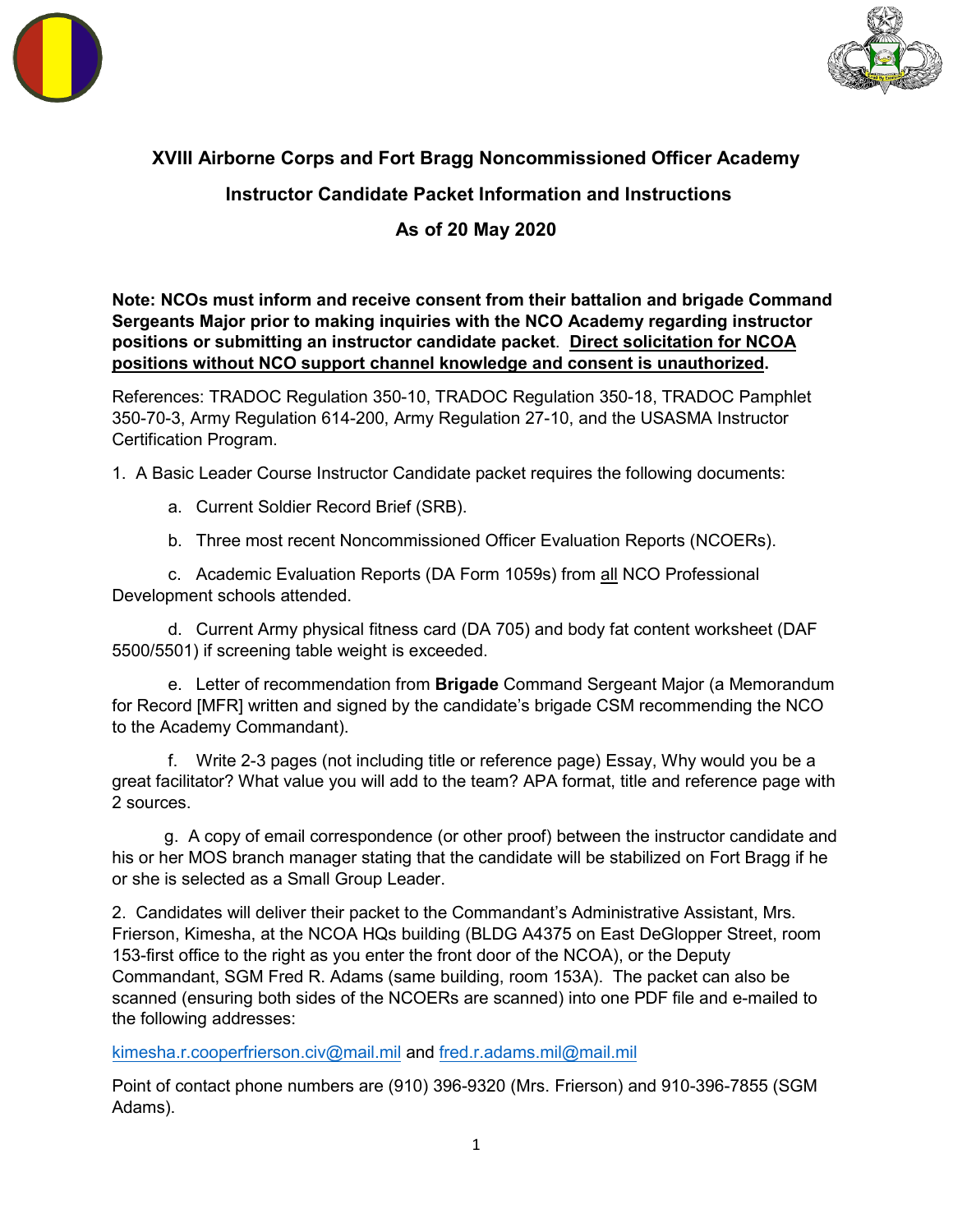3. The Academy First Sergeant will review the packet to ensure that the NCO meets the requirements to perform duties as a Small Group Leader (SGL) and then forward the packet and his recommendation to the Deputy Commandant and Commandant. If the Commandant chooses to proceed with the interview process, the Commandant's Administrative Assistant will contact the candidate to schedule an interview.

4. The following non-waivable standards are required of all BLC Small Group Leaders:

a. Must receive a strong recommendation from their battalion and brigade Command Sergeants Major.

b. Must be a SSG or SFC with prior assignment experience in the appropriate skill level position(s) as evidenced by their evaluation reports.

c. Must be a Basic Leader Course graduate.

d. Must meet Army body composition standards IAW AR 600-9.

e. Must be able to pass the Army Physical Fitness Test.

f. Must not possess a physical profile that precludes them from performing all of their duties as an instructor (i.e. running, marching, or wearing of required equipment, etc.).

g. Must not be flagged or pending any UCMJ or disciplinary action.

h. Must display good military bearing, demonstrate outstanding performance, and possess unquestionable dependability, initiative, dedication, personal integrity, maturity, responsiveness, and dedication.

i. Must have no discernable speech impediment and be able to verbally communicate clearly and effectively.

j. Must not be on or pending reassignment.

k. Must possess a valid family care plan (if applicable).

l. Must not have a history of investigated and founded IG, SHARP, or EO complaints and have no record of conviction by special or general court martial.

m. Must not have personal habits or character traits that are questionable from a security standpoint such as financial irresponsibility, unusual foreign holding or interest, heavy drinking, drug abuse, gambling, emotional instability, etc. In regards to alcohol and drug abuse, this restriction does not apply to Soldiers declared a rehabilitation success under the Army Substance Abuse Program (ASAP).

n. Must not be required to register or be registered as a sexual offender IAW AR 27-10.

o. Must have 3 years remaining time in service or be able to reenlist or extend to meet requirement upon date of attachment to the Academy.

5. NCOs selected by the Commandant through the interview process to proceed with certification must pass a diagnostic APFT and attend the Common Faculty Development